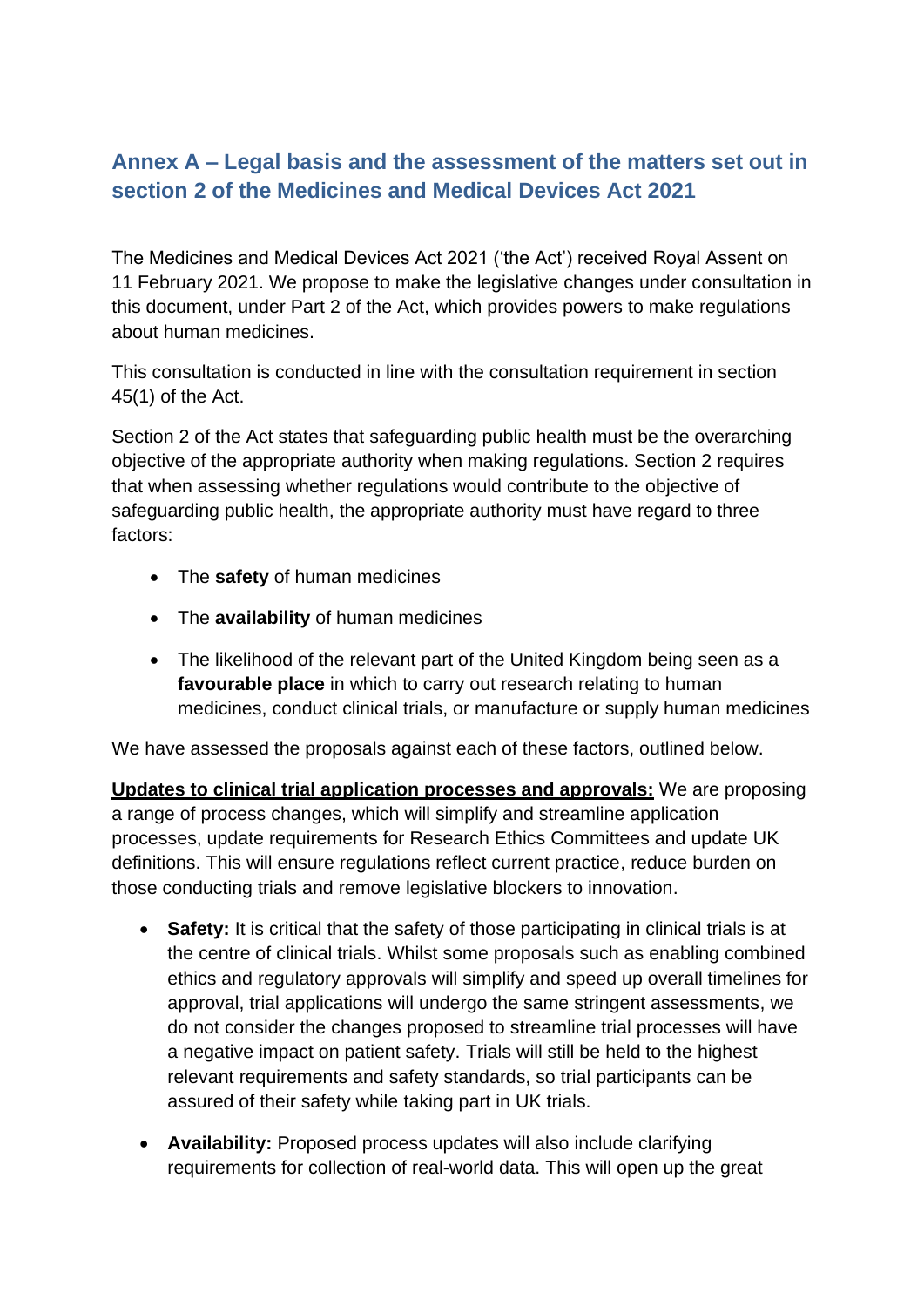potential for the use of real-world data to increase the speed and reduce the cost of development programmes. This could see effective medications being approved more quickly, or even enable research programmes which were previously thought to be unfeasible.

• **Favourability:** Updated, streamlined processes will support more rapid timelines for overall trial approval than via separate application, submission and review by MHRA and ethics, increasing the attractiveness of the UK for researchers. We will be able to process and approve clinical trial submissions in a much faster and more proportional and pragmatic way. We are also proposing to modernise UK terminology and promote international harmonisation of definitions. This will support international trials continuing in the UK, which will be of particular importance for trials where international collaboration is critical, for example trials for rare diseases.

**Public involvement and transparency:** we are proposing to introduce requirements into legislation to ensure information about clinical trials is publicly available from the beginning to end of a trial, and for patient involvement in trial set up from the early stages.

- **Safety:** These proposals align with the Health Research Authority ["Make it](https://www.hra.nhs.uk/planning-and-improving-research/policies-standards-legislation/research-transparency/make-it-public-transparency-and-openness-health-and-social-care-research/)  [Public: transparency and openness in health and social care research"](https://www.hra.nhs.uk/planning-and-improving-research/policies-standards-legislation/research-transparency/make-it-public-transparency-and-openness-health-and-social-care-research/) strategy and recommendations in the [Independent Medicines and Medical](https://www.immdsreview.org.uk/downloads/IMMDSReview_Web.pdf)  [Devices Safety Review](https://www.immdsreview.org.uk/downloads/IMMDSReview_Web.pdf) for transparency and for patients to be at the centre of regulations. For instance, we propose legislating to require public involvement in trial design and implementation will provide a valuable mechanism through which patients are able to raise any safety concerns. We consider these changes will help provide for a clinical trials environment that is more patient centred, ensuring trials are in the best interests of patients and the public.
- **Availability:** We do not anticipate the proposals for transparency and patient involvement would directly affect availability of medicines.
- **Favourability:** We recognise that new requirements could place a burden on those undertaking clinical trials, however transparency about what research is going on and its findings benefits the research community as a whole. Volunteers participating in clinical trials generously give their experience and time to help advance treatments; ensuring patients are the centre of trial design could encourage more volunteers in future trials. Ensuring greater transparency about clinical research and medicines development allows researchers to learn from each other, promoting an open and collaborative UK clinical research environment which will encourage further research and trials to be conducted in the UK.

**Safety reporting:** We are proposing to remove reporting requirements that add burden to investigators but do not contribute to participant safety.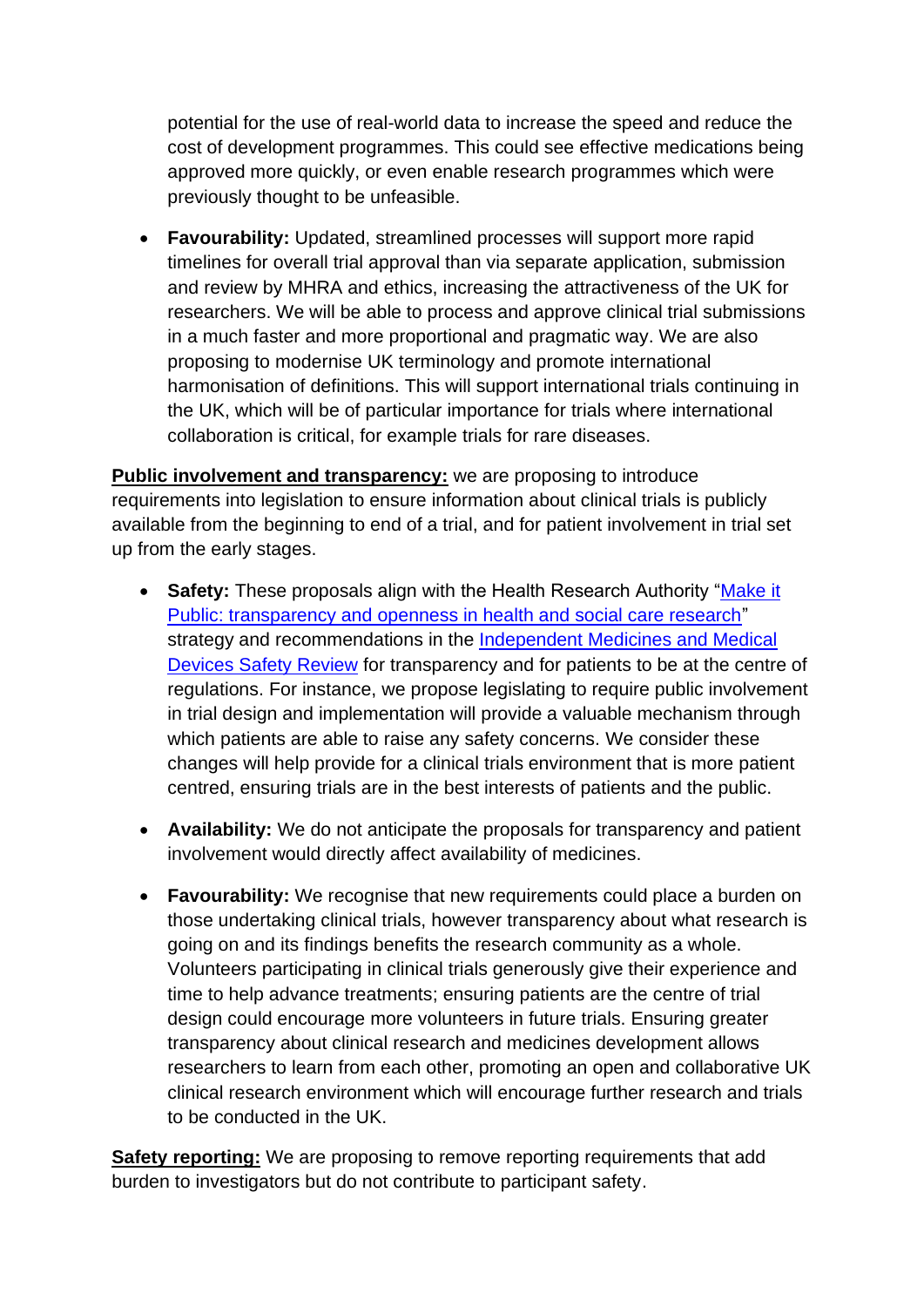- **Safety:** Safety reporting requirements provide that the MHRA has the necessary regulatory oversight to ensure the upmost protection of safety of trial participants. In some instances, reporting requirements add a burden to trial sponsors, without giving added assurance of patient safety, for example where there are duplicative reporting requirements. We consider that removing these will not impact patient safety because the information is already received through another route. Critical reporting requirements will not change, ensuring participant safety is not compromised. The changes proposed will make sure that meaningful information is available to investigators and regulators in order to ensure appropriate actions are taken to protect the safety of trial participants.
- **Availability:** We do not anticipate the proposals for safety reporting would directly affect availability of medicines.
- **Favourability:** Removing unnecessary requirements on sponsors to report, where possible without impacting on safety, will reduce burden on trial sponsors. This will make running trials in the UK easier, promoting the UK as an attractive place to run trials.

**Good Clinical Practice and corrective measures:** We are proposing to provide flexibilities to enable more proportionate regulation of lower-risk trials, whilst ensuring proportionate sanctions and corrective measures.

- **Safety:** Different trials have different levels of risk, and regulatory requirements need to be proportionate, whilst still ensuring patient safety. For example, a trial for a completely new medicine that has not been used in people before would be high risk, whilst a medicine that is in wide use and already demonstrated as safe in the trial population would be lower risk. Embedding a proportionate approach will reduce unnecessary burdens to trial sponsors whilst ensuring compliance with requirements that are necessary to ensure safety of the trial product and protect trial participants. We are also proposing additional corrective measures, enabling the MHRA to make a decision on applications for a new trial taking into account any on-going evidence of serious GCP non-compliance. This will increase our regulatory oversight, meaning we can better ensure safety of participants in new trials.
- **Availability:** We do not anticipate the proposals for safety reporting would directly affect availability of medicines.
- **Favourability:** Embedding principles of risk-proportionality in legislation offers much greater clarity to those conducting clinical trials and give sponsors the confidence to employ these regulatory flexibilities. This has the potential to reduce burden and complexities for sponsors conducting lower risk trials. We recognise that taking products through clinical trials requires regulatory support and guidance, the MHRA offers informal and formal regulatory and